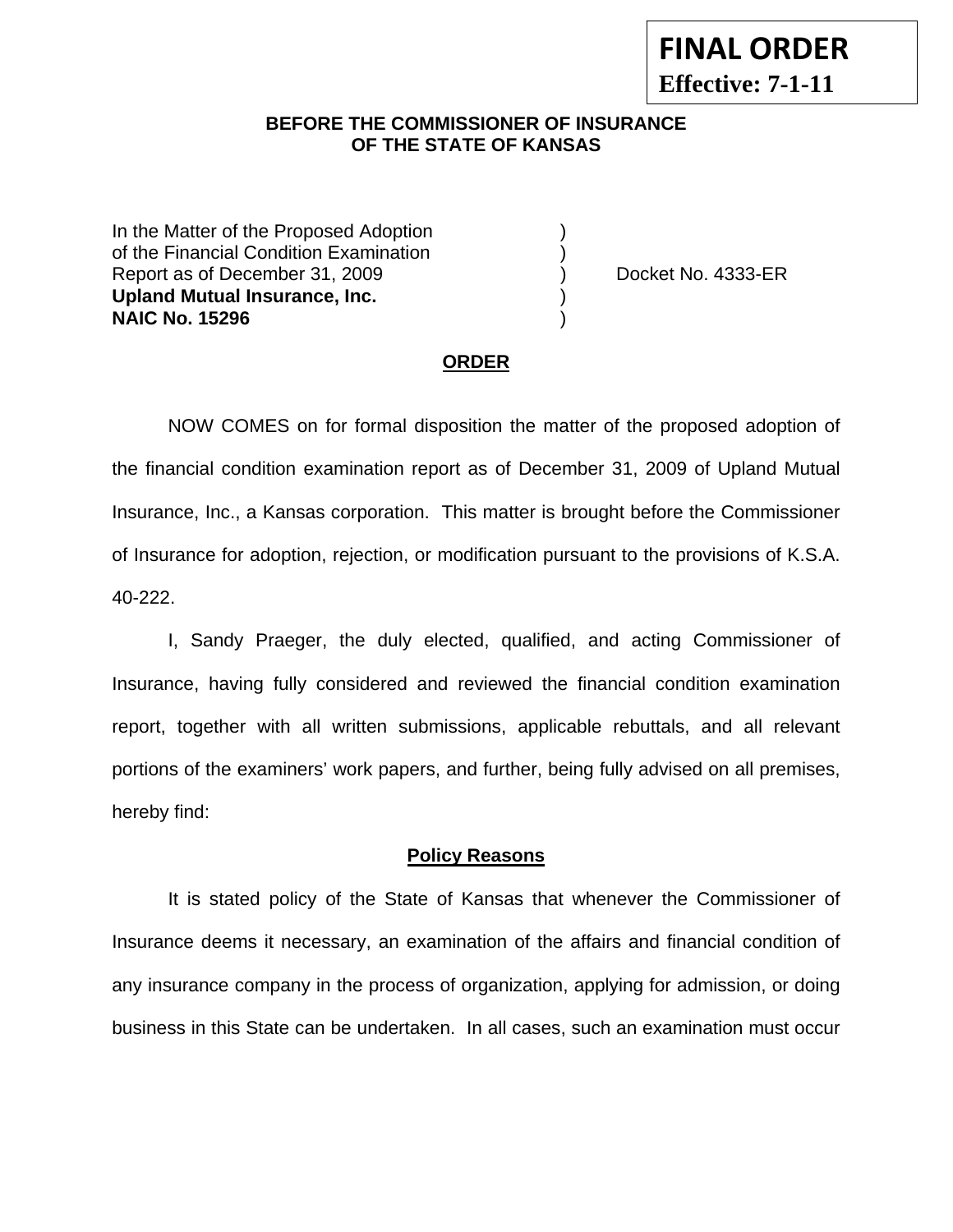once every five (5) years. Through the examination process, the insurance consuming public will be well served and protected.

#### **Findings of Fact**

 1. The Commissioner of Insurance has jurisdiction over this matter pursuant to K.S.A. 40-222.

 2. An examination of Upland Mutual Insurance, Inc. was undertaken by the Kansas Insurance Department and was completed on June 6, 2011.

 3. The examiner-in-charge tendered and filed with the Kansas Insurance Department a verified written report of the examination within thirty (30) days following completion of the examination, to wit; June 6, 2011.

 4. Following receipt of the verified report, the Kansas Insurance Department transmitted the report to Upland Mutual Insurance, Inc. on June 13, 2011, with a duly executed notice advising the company of its opportunity to prepare and submit to the Kansas Insurance Department a written submission or rebuttal with respect to any and all matters contained in the report. Upland Mutual Insurance, Inc. was further advised that any written submission or rebuttal needed to be filed with the Kansas Insurance Department no later than thirty (30) days after receipt of the verified report.

 5. Upland Mutual Insurance, Inc. filed a written acceptance of the verified report on June 16, 2011.

6. Based upon the written submission tendered by Upland Mutual Insurance, Inc., the company took no exceptions to matters contained in the verified report.

 7. Within thirty (30) days of the end of the time period allowed for written submission or rebuttal, the Commissioner of Insurance fully reviewed the report,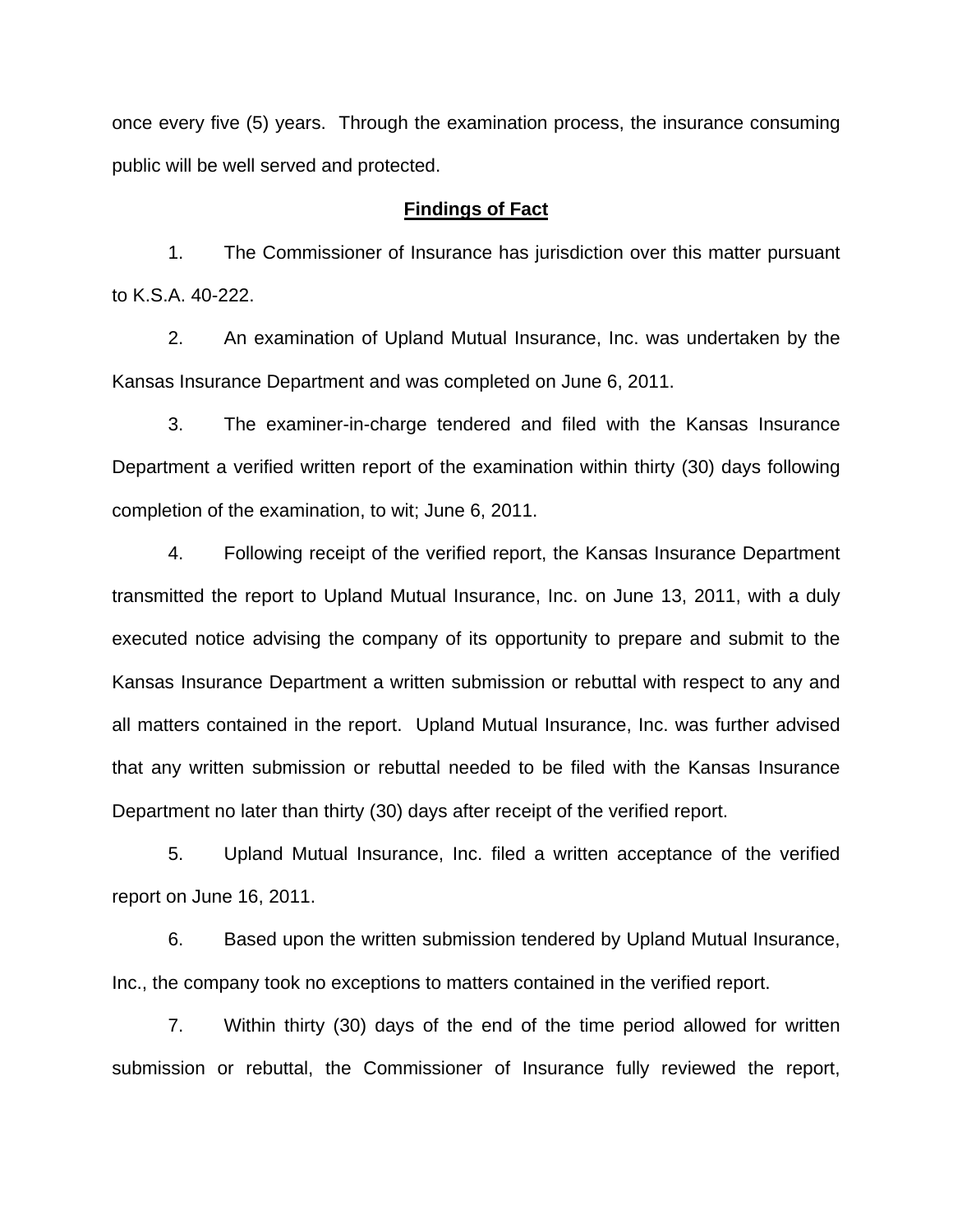together with all written submissions and rebuttals provided by Upland Mutual Insurance, Inc. The Commissioner of Insurance further reviewed all relevant workpapers.

 8. No other written submissions or rebuttals were submitted by Upland Mutual Insurance, Inc.

### **Conclusion of Law**

9. K.S.A. 40-222(k)(2) provides:

"Within 30 days of the end of the period allowed for the receipt of written submissions or rebuttals, the commissioner shall fully consider and review the report, together with any written submissions or rebuttals and any relevant portions of the examiners workpapers and enter an order:

- (A) Adopting the examination report as filed or with modification or corrections. If the examination report reveals that the company is operating in violation of any law, regulation or prior order of the commissioner, the commissioner may order the company to take any action the commissioner considers necessary and appropriate to cure such violations; or
- (B) rejecting the examination report with directions to the examiners to reopen the examination for purposes of obtaining additional data, documentation or information, and refiling pursuant to subsection (k); or
- (C) call and conduct a fact-finding hearing in accordance with K.S.A. 40- 281 and amendments thereto for purposes of obtaining additional documentation, data, information and testimony."
- 10. Based upon the Findings of Fact enumerated in paragraphs #1 through #8

above, the financial condition examination report as of December 31, 2009 of Upland

Mutual Insurance, Inc. should be adopted.

# **IT IS THEREFORE, BY THE COMMISSIONER OF INSURANCE, ORDERED THAT:**

1. The financial condition examination report as of December 31, 2009 of

Upland Mutual Insurance, Inc., hereby is adopted.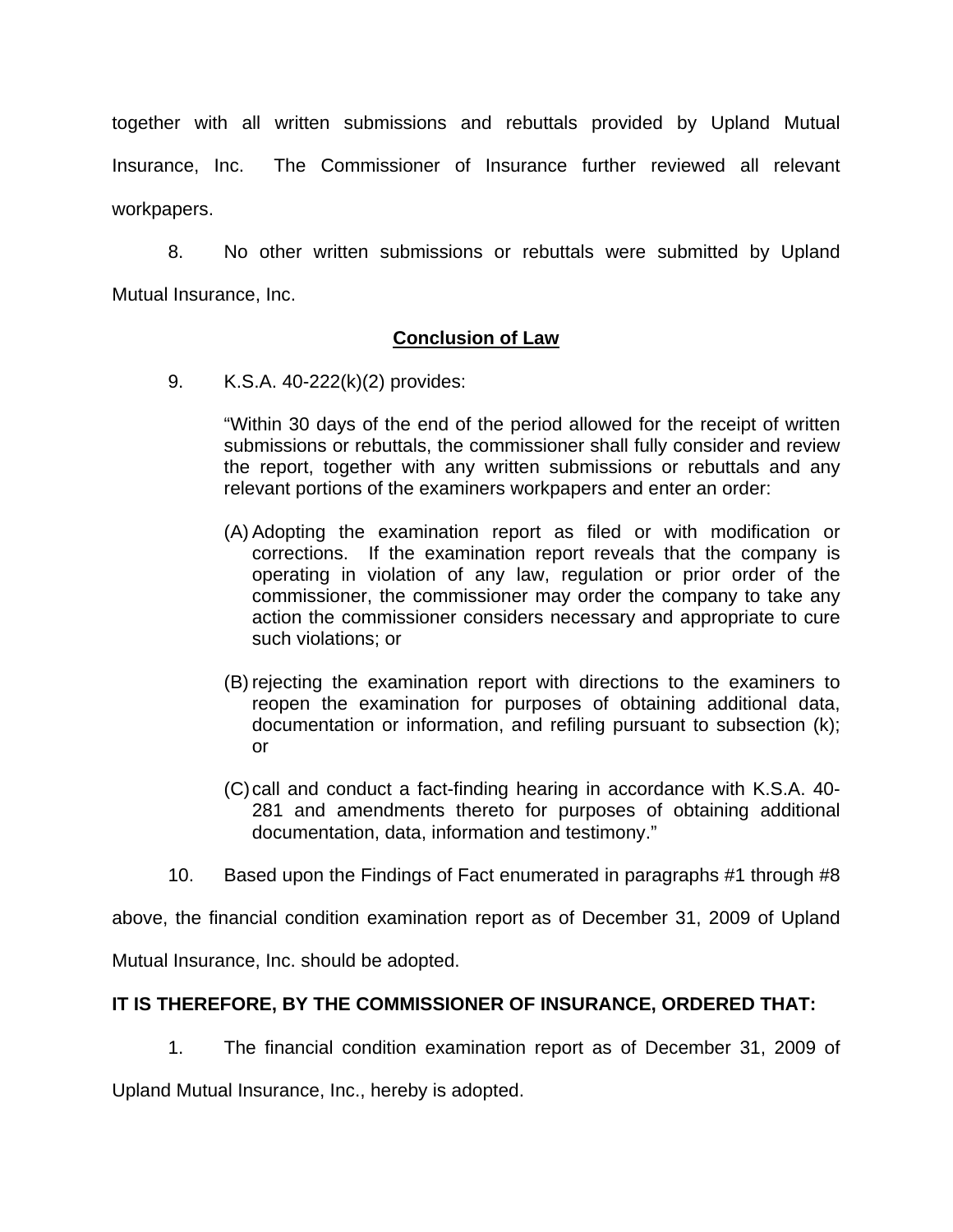2. The Commissioner of Insurance retains jurisdiction over this matter to issue any and all further Orders deemed appropriate or to take such further action necessary to dispose of this matter.

**IT IS SO ORDERED THIS \_\_27th\_\_ DAY OF JUNE, 2011 IN THE CITY OF TOPEKA, COUNTY OF SHAWNEE, STATE OF KANSAS.** 



|                                        | _/s/ Sandy Praeger               |
|----------------------------------------|----------------------------------|
| <b>DEPARTMENT</b><br><b>CREATED BY</b> | <b>Sandy Praeger</b>             |
|                                        | <b>Commissioner of Insurance</b> |
| <b>ACT APPROVED</b>                    | By:                              |
|                                        |                                  |

\_/s/ Zachary J.C. Anshutz\_\_\_\_\_\_\_\_\_\_

Zachary J. C. Anshutz

General Counsel

# **NOTICE OF RIGHTS TO HEARING AND REVIEW**

# **Within fifteen (15) days of the date of service of this Order,** the Company

may submit a written request for a hearing pursuant to K.S.A. 77-537 and K.S.A. 77-

542. Any request for a hearing should be addressed to the following:

 Zachary J.C. Anshutz, General Counsel Kansas Insurance Department 420 S.W. 9<sup>th</sup> Street Topeka, Kansas 66612